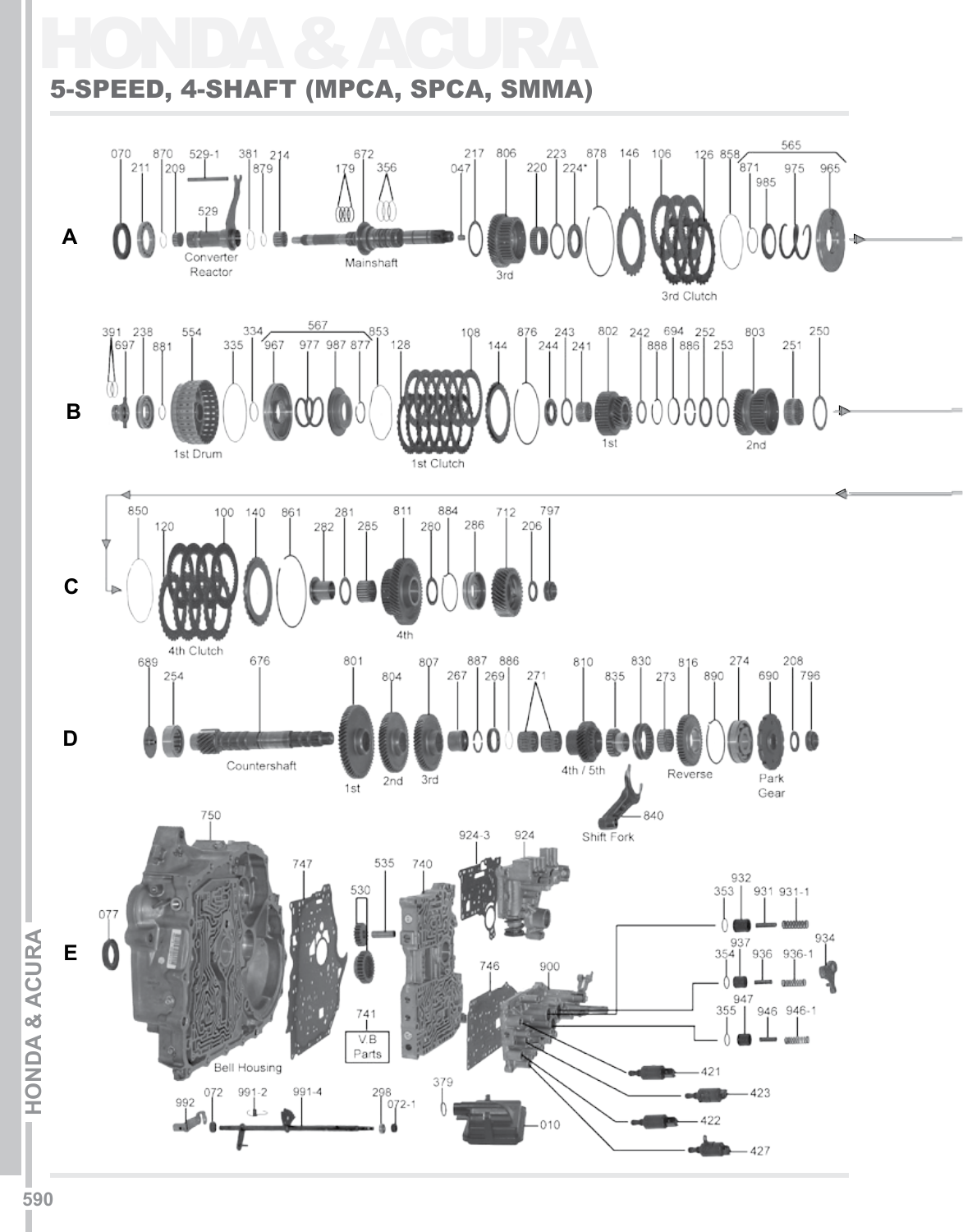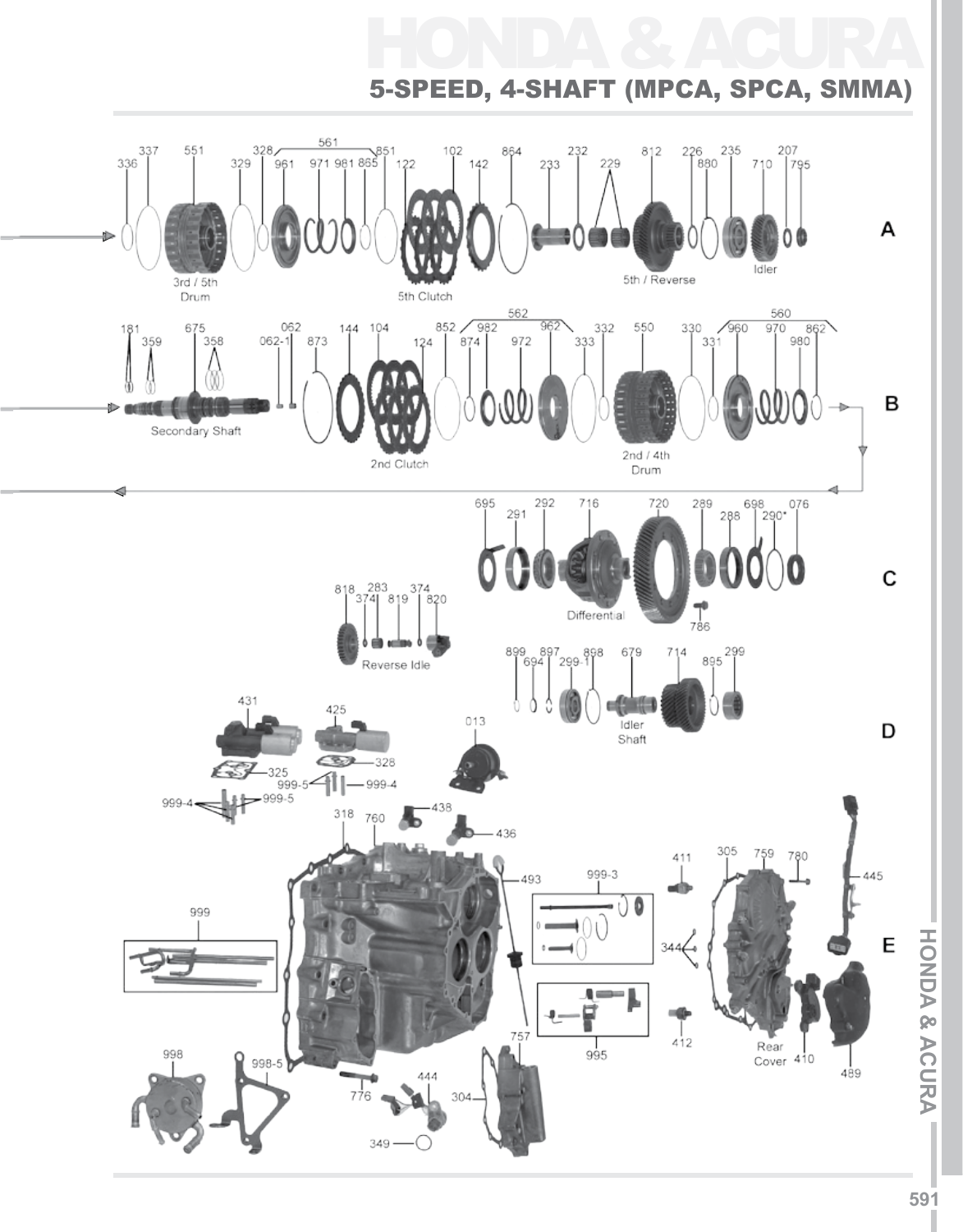### 5-Speed, 4-Shaft (MPCA, SPCA, SMMA)

|      | ILL# Part# |                                                                  | QTY | REF#          |
|------|------------|------------------------------------------------------------------|-----|---------------|
|      |            | <b>KITS</b>                                                      |     |               |
|      |            |                                                                  |     |               |
|      |            |                                                                  |     |               |
|      |            | <b>FILTERS</b>                                                   |     |               |
|      |            |                                                                  |     |               |
|      |            | <b>BUSHINGS</b>                                                  |     |               |
|      |            |                                                                  |     |               |
|      |            | <b>METAL CLAD SEALS</b>                                          |     |               |
|      |            |                                                                  |     |               |
|      |            |                                                                  |     |               |
|      |            |                                                                  |     |               |
|      |            | <b>FRICTIONS</b>                                                 |     |               |
|      |            |                                                                  |     |               |
|      |            |                                                                  |     |               |
|      |            |                                                                  |     |               |
|      |            |                                                                  |     |               |
|      |            |                                                                  |     |               |
|      |            | <b>STEELS</b>                                                    |     |               |
|      |            |                                                                  |     |               |
|      |            |                                                                  |     |               |
|      |            |                                                                  |     |               |
|      |            |                                                                  |     |               |
|      |            |                                                                  |     |               |
|      |            |                                                                  |     |               |
|      |            |                                                                  |     |               |
|      |            |                                                                  |     |               |
|      |            | <b>PRESSURE PLATES</b>                                           |     |               |
|      |            |                                                                  |     |               |
| 140. | 184140.    | Pressure Plate, 4th Clutch (.083")(30 Teeth)(3.390" ID) 2006-11. |     | 22551-RPC-004 |
|      |            |                                                                  |     |               |
|      |            |                                                                  |     |               |
|      |            |                                                                  |     |               |
|      |            |                                                                  |     |               |
|      |            |                                                                  |     |               |
|      |            |                                                                  |     |               |
|      |            |                                                                  |     |               |
|      |            |                                                                  |     |               |
|      |            |                                                                  |     |               |
|      |            |                                                                  |     |               |
|      |            |                                                                  |     |               |
|      |            |                                                                  |     |               |
|      |            |                                                                  |     |               |
|      |            |                                                                  |     |               |
|      |            |                                                                  |     |               |
|      |            |                                                                  |     |               |
|      |            |                                                                  |     |               |
|      |            |                                                                  |     |               |
|      |            |                                                                  |     |               |
|      |            |                                                                  |     |               |
|      |            |                                                                  |     |               |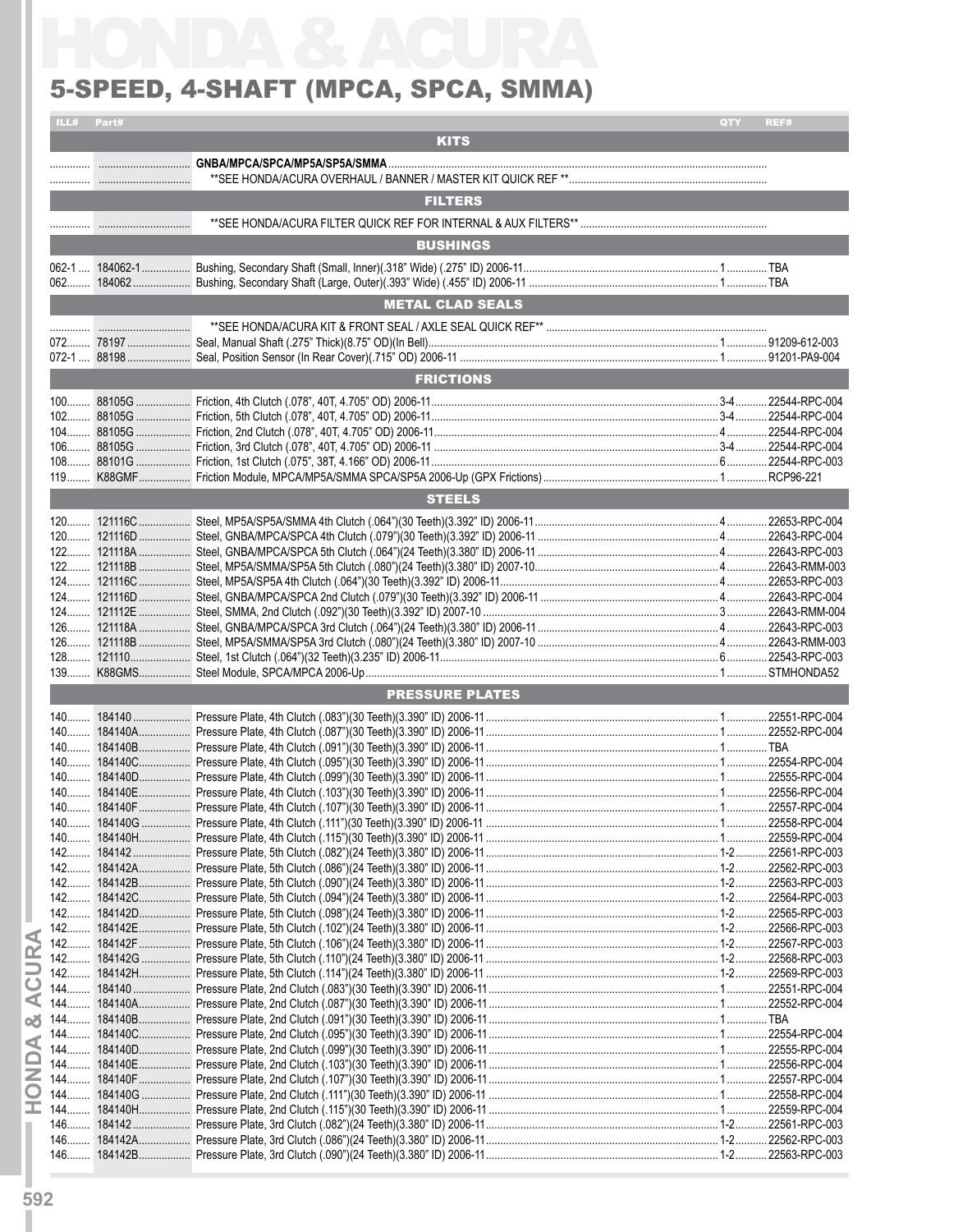# HONDA & ACURA 5-Speed, 4-Shaft (MPCA, SPCA, SMMA)

| ILL# Part# |                               | QTY | REF# |
|------------|-------------------------------|-----|------|
|            |                               |     |      |
|            |                               |     |      |
|            |                               |     |      |
|            |                               |     |      |
|            |                               |     |      |
|            |                               |     |      |
|            |                               |     |      |
|            |                               |     |      |
|            |                               |     |      |
|            |                               |     |      |
|            |                               |     |      |
|            |                               |     |      |
|            |                               |     |      |
|            |                               |     |      |
|            | <b>SEALING RINGS</b>          |     |      |
|            |                               |     |      |
|            |                               |     |      |
|            |                               |     |      |
|            | <b>WASHERS &amp; BEARINGS</b> |     |      |
|            |                               |     |      |
| 207        |                               |     |      |
|            |                               |     |      |
|            |                               |     |      |
|            |                               |     |      |
| 217        |                               |     |      |
|            |                               |     |      |
|            |                               |     |      |
|            |                               |     |      |
|            |                               |     |      |
|            |                               |     |      |
|            |                               |     |      |
|            |                               |     |      |
|            |                               |     |      |
|            |                               |     |      |
|            |                               |     |      |
|            |                               |     |      |
|            |                               |     |      |
|            |                               |     |      |
|            |                               |     |      |
|            |                               |     |      |
|            |                               |     |      |
|            |                               |     |      |
|            |                               |     |      |
|            |                               |     |      |
|            |                               |     |      |
|            |                               |     |      |
|            |                               |     |      |
|            |                               |     |      |
|            |                               |     |      |
|            |                               |     |      |
|            |                               |     |      |
|            |                               |     |      |
|            |                               |     |      |
|            |                               |     |      |
|            |                               |     |      |
|            |                               |     |      |
|            |                               |     |      |
|            |                               |     |      |
|            |                               |     |      |
|            |                               |     |      |
|            |                               |     |      |
|            |                               |     |      |

**IHON D A & ACURAI**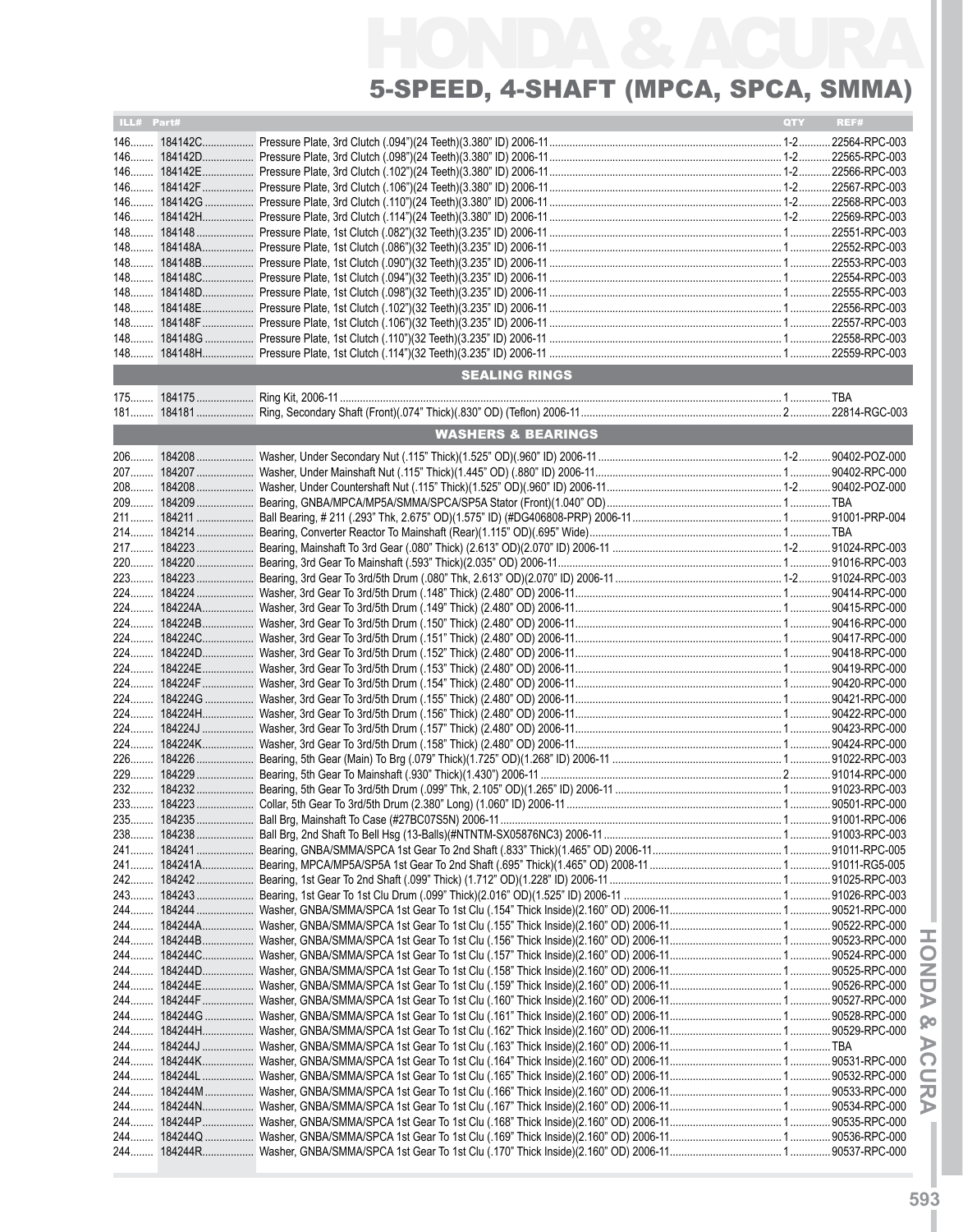### 5-Speed, 4-Shaft (MPCA, SPCA, SMMA)

|       |            | 5-SPEED, 4-SHAFT (MPCA, SPCA, SMMA) |       |      |
|-------|------------|-------------------------------------|-------|------|
|       | ILL# Part# |                                     | QTY . | REF# |
|       |            |                                     |       |      |
|       |            |                                     |       |      |
|       |            |                                     |       |      |
|       |            |                                     |       |      |
|       |            |                                     |       |      |
|       |            |                                     |       |      |
|       |            |                                     |       |      |
|       |            |                                     |       |      |
|       |            |                                     |       |      |
|       |            |                                     |       |      |
|       |            |                                     |       |      |
|       |            |                                     |       |      |
|       |            |                                     |       |      |
|       |            |                                     |       |      |
|       |            |                                     |       |      |
|       |            |                                     |       |      |
|       |            |                                     |       |      |
|       |            |                                     |       |      |
|       |            |                                     |       |      |
|       |            |                                     |       |      |
|       |            |                                     |       |      |
|       |            |                                     |       |      |
|       |            |                                     |       |      |
|       |            |                                     |       |      |
|       |            |                                     |       |      |
|       |            |                                     |       |      |
|       |            |                                     |       |      |
|       |            |                                     |       |      |
|       |            |                                     |       |      |
|       |            |                                     |       |      |
|       |            |                                     |       |      |
|       |            |                                     |       |      |
|       |            |                                     |       |      |
|       |            |                                     |       |      |
|       |            |                                     |       |      |
|       |            |                                     |       |      |
|       |            |                                     |       |      |
|       |            |                                     |       |      |
|       |            |                                     |       |      |
|       |            |                                     |       |      |
|       |            |                                     |       |      |
|       |            |                                     |       |      |
| 289   |            |                                     |       |      |
|       |            |                                     |       |      |
|       |            |                                     |       |      |
|       |            |                                     |       |      |
| $290$ |            |                                     |       |      |
|       |            |                                     |       |      |
| 292   |            |                                     |       |      |
|       |            |                                     |       |      |
|       |            |                                     |       |      |
| 298   |            |                                     |       |      |
|       |            |                                     |       |      |
|       |            |                                     |       |      |
|       |            | <b>ELECTRICAL COMPONENTS</b>        |       |      |
| . 1   |            |                                     |       |      |
|       |            |                                     |       |      |
|       |            |                                     |       |      |
|       |            |                                     |       |      |
|       |            |                                     |       |      |
|       |            |                                     |       |      |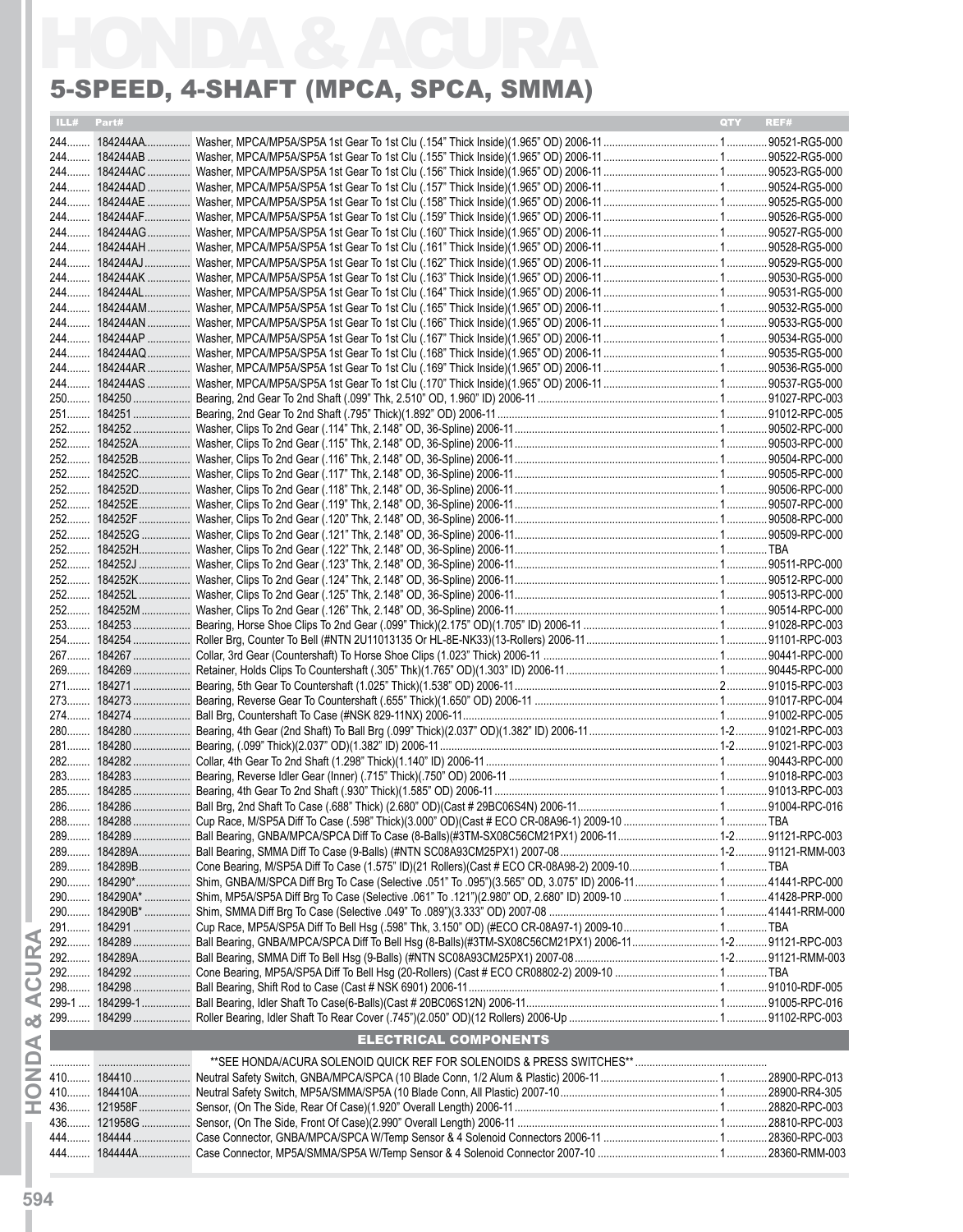# HONDA & ACURA 5-Speed, 4-Shaft (MPCA, SPCA, SMMA)

| ILL# Part#<br>REF#<br>QTY |  |                                 |  |  |  |  |
|---------------------------|--|---------------------------------|--|--|--|--|
|                           |  |                                 |  |  |  |  |
|                           |  |                                 |  |  |  |  |
|                           |  |                                 |  |  |  |  |
|                           |  | <b>MISCELLANEOUS COMPONENTS</b> |  |  |  |  |
|                           |  |                                 |  |  |  |  |
| 492                       |  |                                 |  |  |  |  |
|                           |  |                                 |  |  |  |  |
|                           |  |                                 |  |  |  |  |
|                           |  |                                 |  |  |  |  |
|                           |  | <b>PUMP COMPONENTS</b>          |  |  |  |  |
| 529                       |  |                                 |  |  |  |  |
| $529-1$                   |  |                                 |  |  |  |  |
|                           |  |                                 |  |  |  |  |
|                           |  |                                 |  |  |  |  |
|                           |  | <b>DRUMS</b>                    |  |  |  |  |
|                           |  |                                 |  |  |  |  |
| 550                       |  |                                 |  |  |  |  |
| 550                       |  |                                 |  |  |  |  |
|                           |  |                                 |  |  |  |  |
|                           |  |                                 |  |  |  |  |
| 560                       |  |                                 |  |  |  |  |
| 561                       |  |                                 |  |  |  |  |
| 562                       |  |                                 |  |  |  |  |
|                           |  |                                 |  |  |  |  |
| $567$                     |  |                                 |  |  |  |  |
|                           |  | <b>SHAFTS</b>                   |  |  |  |  |
|                           |  |                                 |  |  |  |  |
|                           |  |                                 |  |  |  |  |
| 675                       |  |                                 |  |  |  |  |
|                           |  |                                 |  |  |  |  |
|                           |  |                                 |  |  |  |  |
|                           |  |                                 |  |  |  |  |
|                           |  |                                 |  |  |  |  |
|                           |  |                                 |  |  |  |  |
|                           |  |                                 |  |  |  |  |
|                           |  |                                 |  |  |  |  |
| 679                       |  |                                 |  |  |  |  |
| $689$                     |  |                                 |  |  |  |  |
|                           |  |                                 |  |  |  |  |
|                           |  |                                 |  |  |  |  |
|                           |  |                                 |  |  |  |  |
| 695                       |  |                                 |  |  |  |  |
| 697                       |  |                                 |  |  |  |  |
| 698                       |  |                                 |  |  |  |  |
|                           |  |                                 |  |  |  |  |
|                           |  | <b>GEARS</b>                    |  |  |  |  |
| 710                       |  |                                 |  |  |  |  |
| $710$                     |  |                                 |  |  |  |  |
|                           |  |                                 |  |  |  |  |
|                           |  |                                 |  |  |  |  |
|                           |  |                                 |  |  |  |  |
| $712$                     |  |                                 |  |  |  |  |
| 712                       |  |                                 |  |  |  |  |
| 714                       |  |                                 |  |  |  |  |
|                           |  |                                 |  |  |  |  |
|                           |  |                                 |  |  |  |  |
|                           |  |                                 |  |  |  |  |
|                           |  |                                 |  |  |  |  |
| <b>DIFFERENTIALS</b>      |  |                                 |  |  |  |  |
|                           |  |                                 |  |  |  |  |
|                           |  |                                 |  |  |  |  |
|                           |  |                                 |  |  |  |  |
|                           |  |                                 |  |  |  |  |
|                           |  |                                 |  |  |  |  |
| $720$                     |  |                                 |  |  |  |  |
|                           |  |                                 |  |  |  |  |
|                           |  |                                 |  |  |  |  |
|                           |  |                                 |  |  |  |  |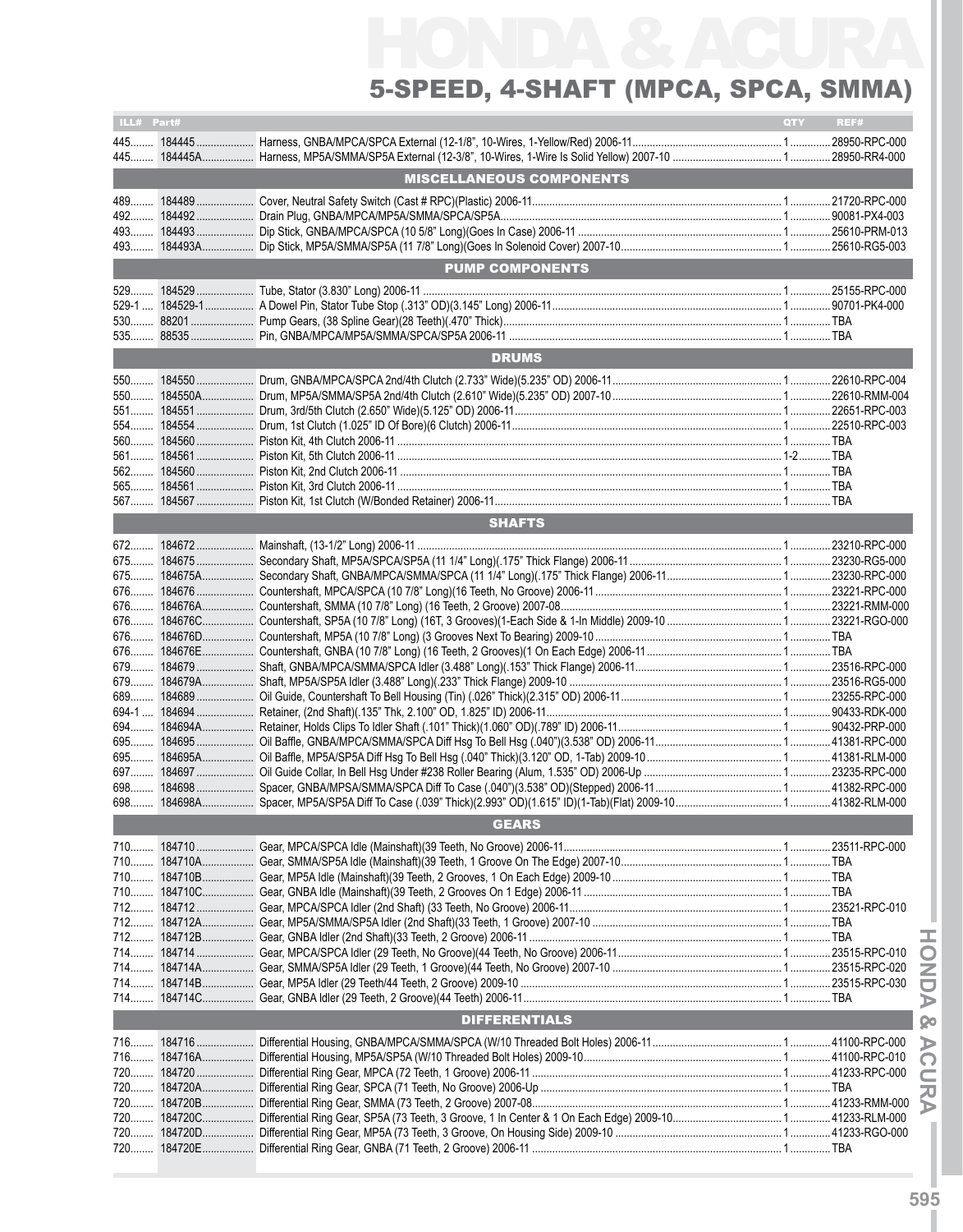### 5-Speed, 4-Shaft (MPCA, SPCA, SMMA)

| ILL# Part# |                                         | <b>QTY</b> | REF# |
|------------|-----------------------------------------|------------|------|
|            | <b>VALVE BODIES &amp; COMPONENTS</b>    |            |      |
|            |                                         |            |      |
|            |                                         |            |      |
|            |                                         |            |      |
|            |                                         |            |      |
|            | <b>HOUSINGS, CASES &amp; COMPONENTS</b> |            |      |
|            |                                         |            |      |
|            |                                         |            |      |
|            |                                         |            |      |
|            |                                         |            |      |
|            |                                         |            |      |
|            |                                         |            |      |
|            |                                         |            |      |
|            |                                         |            |      |
|            |                                         |            |      |
|            |                                         |            |      |
|            |                                         |            |      |
|            |                                         |            |      |
|            |                                         |            |      |
|            |                                         |            |      |
|            |                                         |            |      |
|            |                                         |            |      |
|            |                                         |            |      |
|            |                                         |            |      |
|            | <b>GEARS, FORKS &amp; CUSHIONS</b>      |            |      |
|            |                                         |            |      |
|            |                                         |            |      |
|            |                                         |            |      |
|            |                                         |            |      |
|            |                                         |            |      |
|            |                                         |            |      |
|            |                                         |            |      |
|            |                                         |            |      |
|            |                                         |            |      |
|            |                                         |            |      |
|            |                                         |            |      |
|            |                                         |            |      |
|            |                                         |            |      |
|            |                                         |            |      |
|            |                                         |            |      |
|            |                                         |            |      |
|            |                                         |            |      |
|            |                                         |            |      |
|            |                                         |            |      |
|            |                                         |            |      |
|            |                                         |            |      |
|            |                                         |            |      |
|            |                                         |            |      |
|            |                                         |            |      |
|            |                                         |            |      |
|            |                                         |            |      |
|            |                                         |            |      |
|            |                                         |            |      |
|            |                                         |            |      |
|            |                                         |            |      |
|            |                                         |            |      |
|            |                                         |            |      |
|            |                                         |            |      |
|            |                                         |            |      |